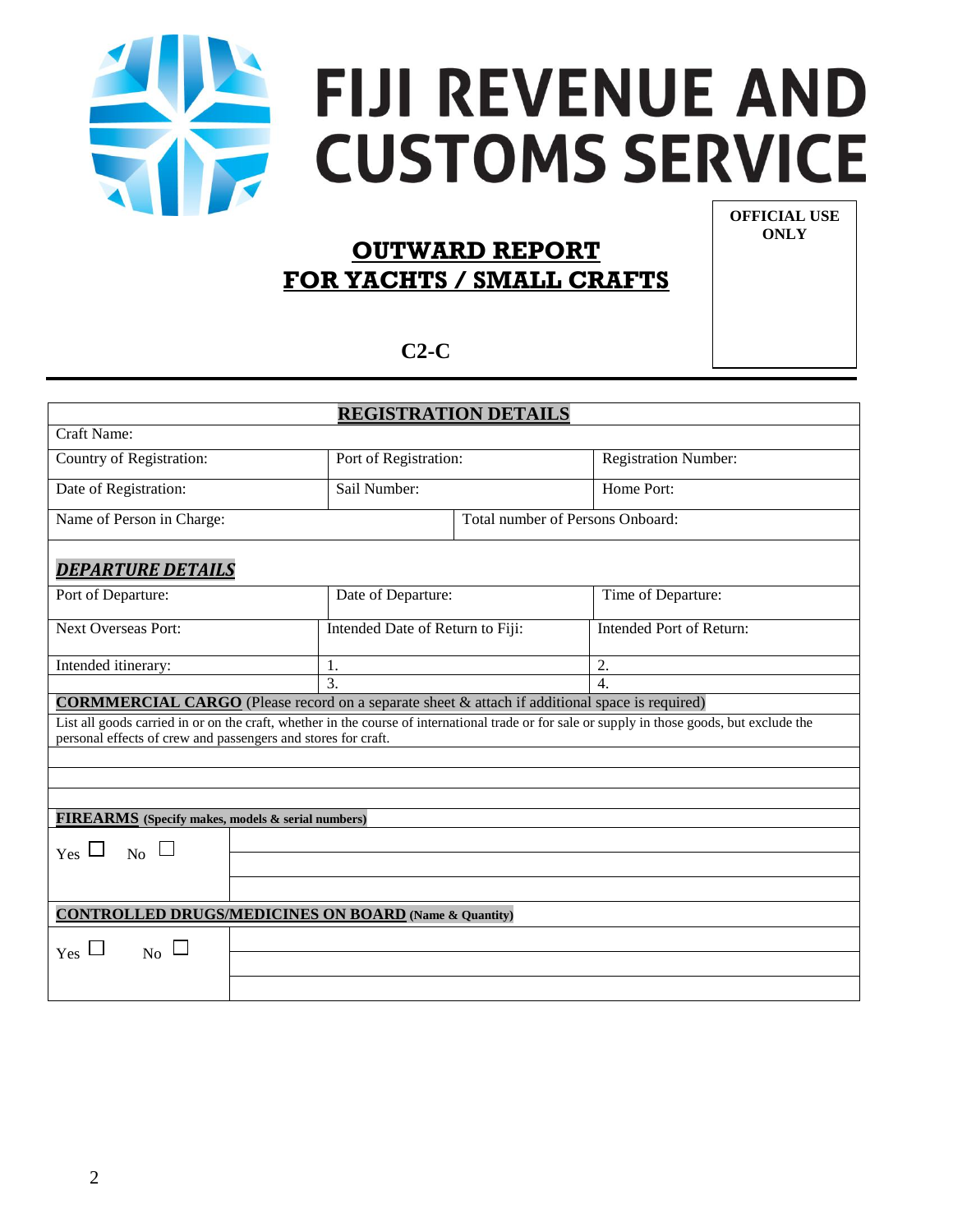| <b>STORES ON BOARD</b>                                                                                                            |                                                                                                                       |
|-----------------------------------------------------------------------------------------------------------------------------------|-----------------------------------------------------------------------------------------------------------------------|
| Beer:                                                                                                                             | Quantity:                                                                                                             |
|                                                                                                                                   |                                                                                                                       |
| Wine:                                                                                                                             | Quantity:                                                                                                             |
| Spirits:                                                                                                                          | Quantity:                                                                                                             |
| Cigarettes/Tobacco:                                                                                                               | Quantity:                                                                                                             |
| <b>CRAFT STATUS</b> (Tick box that applies)                                                                                       |                                                                                                                       |
| Returning Fiji registered<br>Visiting Overseas Craft<br>craft:<br>Built in Fiji: $Yes \Box$<br>No<br>Duty Paid: $Yes \Box$<br>NoL | Returning permanently<br>Permanently importing craft<br>imported craft:<br>to Fiji:<br>Original import SAD<br>number: |

| <b>CRAFT DETAILS</b>                                                         |                                                       |                                     |                       |  |  |
|------------------------------------------------------------------------------|-------------------------------------------------------|-------------------------------------|-----------------------|--|--|
| <b>Craft Type:</b><br>Yacht                                                  | Design:<br>$\Box$ Motor Launch $\Box$ Other (Specify) |                                     |                       |  |  |
| <b>Yacht Rig:</b>                                                            |                                                       | <b>Mast Construction:</b>           |                       |  |  |
| Sloop $\Box$ Ketch $\Box$<br>Schooner $\Box$<br>Cutter $\Box$<br>Yawl $\Box$ |                                                       | Alloy $\Box$ Timber                 | Composite             |  |  |
| Other (Specify)                                                              |                                                       | Other (Specify)                     |                       |  |  |
| <b>Hull Construction:</b>                                                    |                                                       |                                     |                       |  |  |
| Alloy $\Box$<br>Ferro<br>Steel<br>$\perp$                                    | Fiberglass [<br>Cement                                | Other (Specify)<br>Composite $\Box$ |                       |  |  |
| Length:                                                                      | Beam:                                                 | Draught:                            | <b>Gross Tonnage:</b> |  |  |
| Metres $\Box$<br>Feet $\Box$                                                 | Feet $\Box$<br>Metres<br>$\perp$                      | Metres $\Box$<br>Feet $\Box$        |                       |  |  |
| <b>COLOURS</b>                                                               |                                                       |                                     |                       |  |  |
| Mast:                                                                        |                                                       | Deckhouse/Superstructure: (Tops)    |                       |  |  |
| Hull: (Above waterline)                                                      |                                                       | Deckhouse/Superstructure: (Side)    |                       |  |  |
| Hull: (Below waterline)                                                      |                                                       | Decks:                              |                       |  |  |
| Dodgers / Sail Covers:                                                       |                                                       | Sails:                              |                       |  |  |
| <b>ENGINE</b>                                                                |                                                       |                                     |                       |  |  |
| Make:                                                                        |                                                       | Model:                              |                       |  |  |
| Power (HP/Kw)                                                                |                                                       | Passage speed under motor:          |                       |  |  |
| Fuel Capacity:                                                               |                                                       | Fuel Consumption Rate:              |                       |  |  |
| <b>ELECTRONICS</b>                                                           |                                                       |                                     |                       |  |  |
| <b>SSB Radio</b>                                                             | Make:                                                 | Model:                              | Call Sign:            |  |  |
| <b>VHF Radio</b>                                                             | Make:                                                 | Model:                              | Call Sign:            |  |  |
| <b>HAM Radio</b>                                                             | Make:                                                 | Model:                              | Call Sign:            |  |  |
| <b>Cellphone</b>                                                             | Make:                                                 |                                     | Number:<br>Model:     |  |  |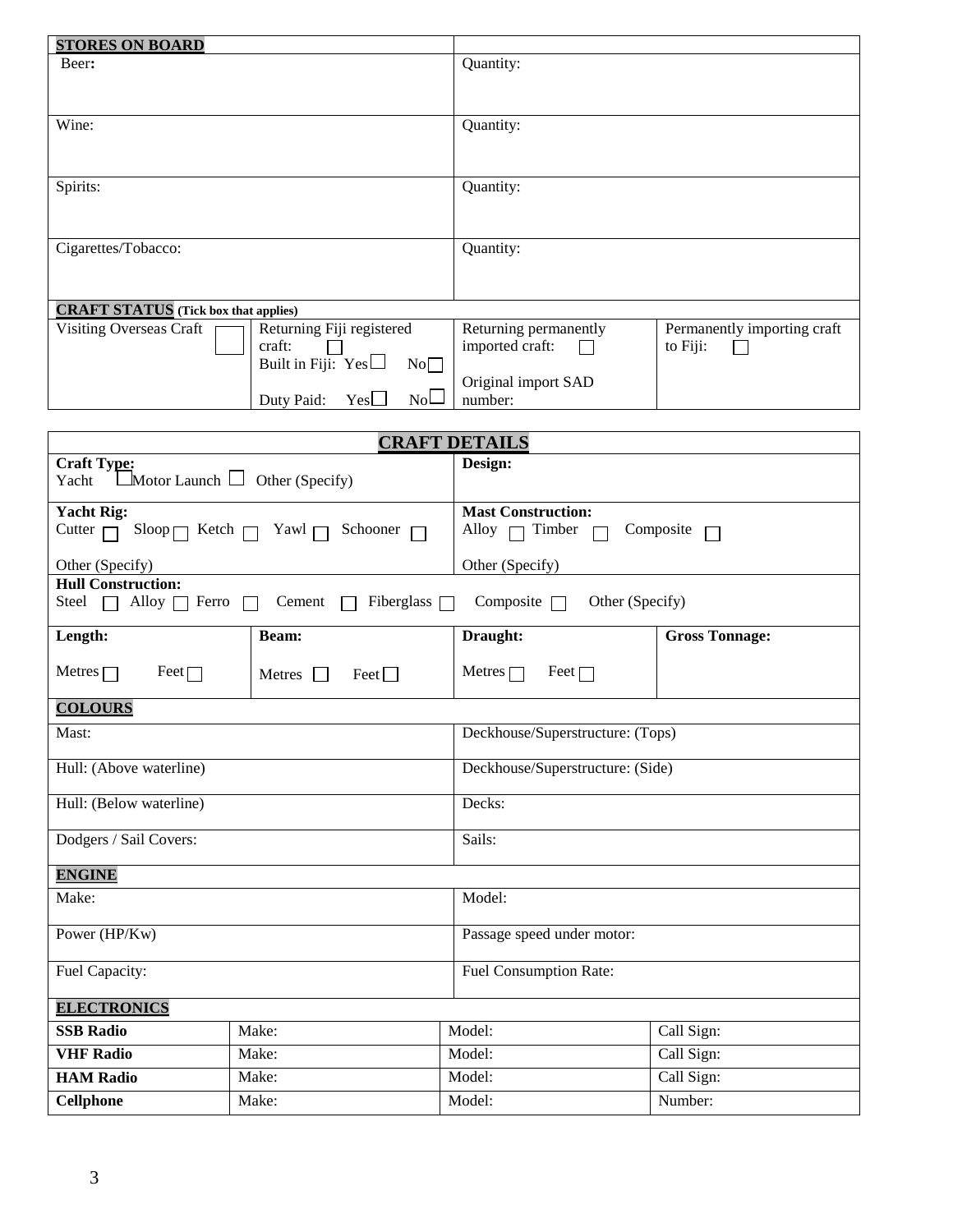| <b>RADIO SCHEDULES MAINTAINED</b>                          |        |                |
|------------------------------------------------------------|--------|----------------|
| Frequencies:                                               | Times: | Shore Station: |
|                                                            |        |                |
|                                                            |        |                |
|                                                            |        |                |
|                                                            |        |                |
|                                                            |        |                |
| LIST OF PORTS/PLACES/ISLANDS INTEND TO VISIT WHILE IN FIJI |        |                |
|                                                            |        |                |
|                                                            |        |                |
|                                                            |        |                |
|                                                            |        |                |
|                                                            |        |                |
| <b>NEXT OVERSEAS PORTS</b>                                 |        |                |
|                                                            |        |                |
|                                                            |        |                |
|                                                            |        |                |
|                                                            |        |                |
|                                                            |        |                |
|                                                            |        |                |

## **CREW DETAILS (Person in Charge First)**

| <b>Names in Block Letters</b>     | Attach any additional details of crew members on a |  |
|-----------------------------------|----------------------------------------------------|--|
|                                   | separate sheet.                                    |  |
| Surname:                          | Surname:                                           |  |
| First Name:(s)                    | First Name: (s)                                    |  |
| Nationality:                      | Nationality:                                       |  |
| Date of Birth:                    | Date of Birth:                                     |  |
| Passport Number:                  | Passport Number:                                   |  |
| <b>Overseas Contact Address:</b>  | <b>Overseas Contact Address:</b>                   |  |
|                                   |                                                    |  |
| Next of Kin, Relationship:        | Next of Kin, Relationship:                         |  |
| Address/telephone of next of kin: | Address/telephone of next of kin:                  |  |
|                                   |                                                    |  |

| Surname:                          | Surname:                          |
|-----------------------------------|-----------------------------------|
| First Name: (s)                   | First Name: (s)                   |
| Nationality:                      | Nationality:                      |
| Date of Birth:                    | Date of Birth:                    |
| Passport Number:                  | Passport Number:                  |
| <b>Overseas Contact Address:</b>  | <b>Overseas Contact Address:</b>  |
|                                   |                                   |
| Next of kin, relationship         | Next of kin, Relationship:        |
| Address/telephone of next of kin: | Address/telephone of next of kin: |
|                                   |                                   |